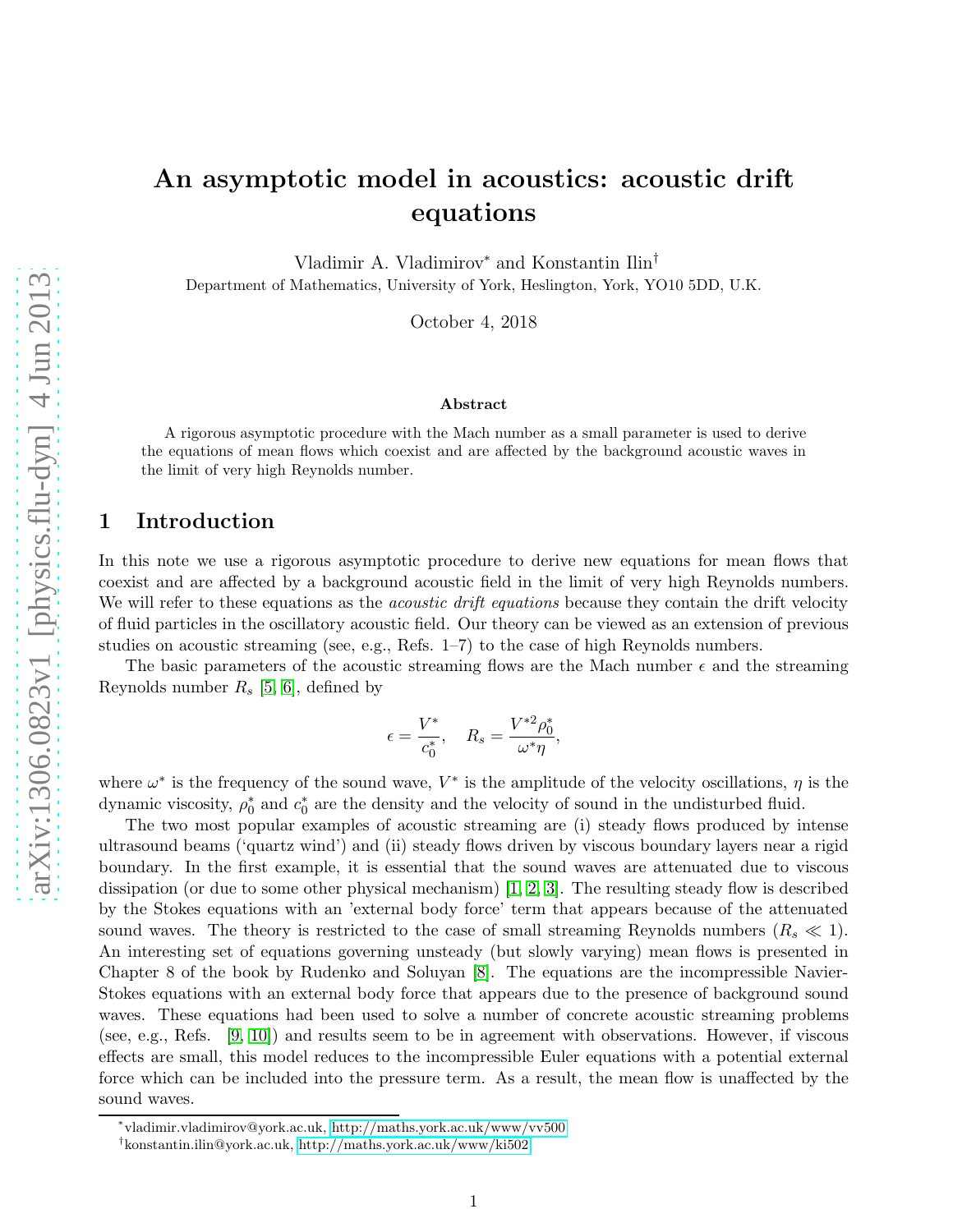In the second example, there is no 'external body force' and the flow is induced by the boundary layer at a rigid boundary. Here there are theories which can treat acoustic streaming flows at moderate and even high streaming Reynolds numbers [\[5,](#page-9-0) [6\]](#page-9-1). Acoustic steaming driven by boundary layers will not be considered in the present note.

The aim of this note is to derive equations that govern the evolution of the mean flow at high Reynolds numbers,  $R_s \gg 1$ . To be more precise, we consider flows for which, in the limit of small  $\epsilon, R_s \sim \epsilon^{-\lambda}$  with  $\lambda \geq 1$ . This means that the viscosity does not affect both the sound waves and the mean flow which are effectively inviscid. For compressible flows, this limit had not been treated previously.

Our asymptotic procedure is based on the method of multiple scales [\[11\]](#page-9-8) (for an example of using the method in acoustics see Ref. [\[12\]](#page-9-9)) and is similar to the approach employed in Refs. [\[13\]](#page-10-0) and [\[14\]](#page-10-1). The procedure leads to asymptotic equations describing the mean flow that is quadratic in the amplitude of the background sound waves. These equations, which we call the acoustic drift equations, have the form of the incompressible Euler equations with an additional term in the momentum equation that contains the drift velocity of fluid particles. They give a valid approximation for solutions of the governing equations everywhere away from rigid walls. Interestingly, our asymptotic equations are similar to the equations that had been derived by Craik and Leibovich for incompressible flows and used to explain the Langmuir circulations in the ocean [\[15\]](#page-10-2).

Our asymptotic procedure can be used to compute as many successive approximations to the solution as necessary. It produces not only the equations of the mean flow but also the successive approximations for the mean pressure which is needed to find the radiation force exerted on a rigid particle by the sound waves. Also, an example considered in Section IV shows that the asymptotic equations derived in the paper can indeed describe non-trivial mean flows which appear due to the presence of sound waves.

# 2 Formulation of the problem

Let  $\mathbf{x}^* = (x^*, y^*, z^*)$  be Cartesian coordinates in space. We assume heat conduction can be ignored and consider three-dimensional viscous compressible isentropic flows. The Navier-Stokes equations for isentropic flows can be written as [\[17\]](#page-10-3)

$$
\mathbf{v}_{t^*}^* + (\mathbf{v}^* \cdot \nabla^*) \mathbf{v}^* = -\nabla^* h^* + (\eta/\rho) \hat{K} \mathbf{v}^*,
$$
  

$$
\rho_{t^*}^* + \nabla^* \cdot (\rho^* \mathbf{v}^*) = 0, \quad \hat{K} \mathbf{v}^* \equiv \nabla^{*2} \mathbf{v} + b \nabla^* (\nabla^* \cdot \mathbf{v}^*).
$$

Here  $\mathbf{v}^*$  is the velocity of the fluid,  $t^*$  is time,  $\rho^*$  is the density and  $h^*(\rho^*)$  is the enthalpy per unit mass of the fluid,  $b = (\zeta/\eta) + (1/3)$ ,  $\eta$  and  $\zeta$  are the shear and bulk viscosities of the fluid. Note that the velocity of sound  $c^*$  can be written as

$$
c^{*2}(\rho^*) = dp^* / d\rho^* = \rho^* dh^* / d\rho^*.
$$

Let  $\rho_0^*$  be the undisturbed density,  $\omega^*$  the angular frequency of a sound wave,  $L^*$  the wavelength divided by  $2\pi$  and  $V^*$  the amplitude of the velocity oscillations in the wave. We employ these to define the non-dimensional quantities  $\rho$ ,  $h$ ,  $\mathbf{v}$ ,  $\mathbf{x}$  and  $\tau$ :

$$
\epsilon \rho = \frac{\rho^* - \rho_0^*}{\rho_0^*}, \quad \epsilon h(1 + \epsilon \rho) = \frac{h^*(\rho^*) - h^*(\rho_0^*)}{c_0^{*2}},
$$
  

$$
\mathbf{v}^* = V^* \mathbf{v}, \quad \mathbf{x}^* = L^* \mathbf{x}, \quad \omega^* t^* = \tau.
$$

With these variables, the Navier-Stokes equations become

<span id="page-1-0"></span>
$$
\mathbf{v}_{\tau} + \epsilon (\mathbf{v} \cdot \nabla) \mathbf{v} = -\nabla h + \epsilon^2 R_s^{-1} (1 + \epsilon \rho)^{-1} \hat{K} \mathbf{v}, \n\rho_{\tau} + \nabla \cdot \mathbf{v} + \epsilon \nabla \cdot (\rho \mathbf{v}) = 0.
$$
\n(1)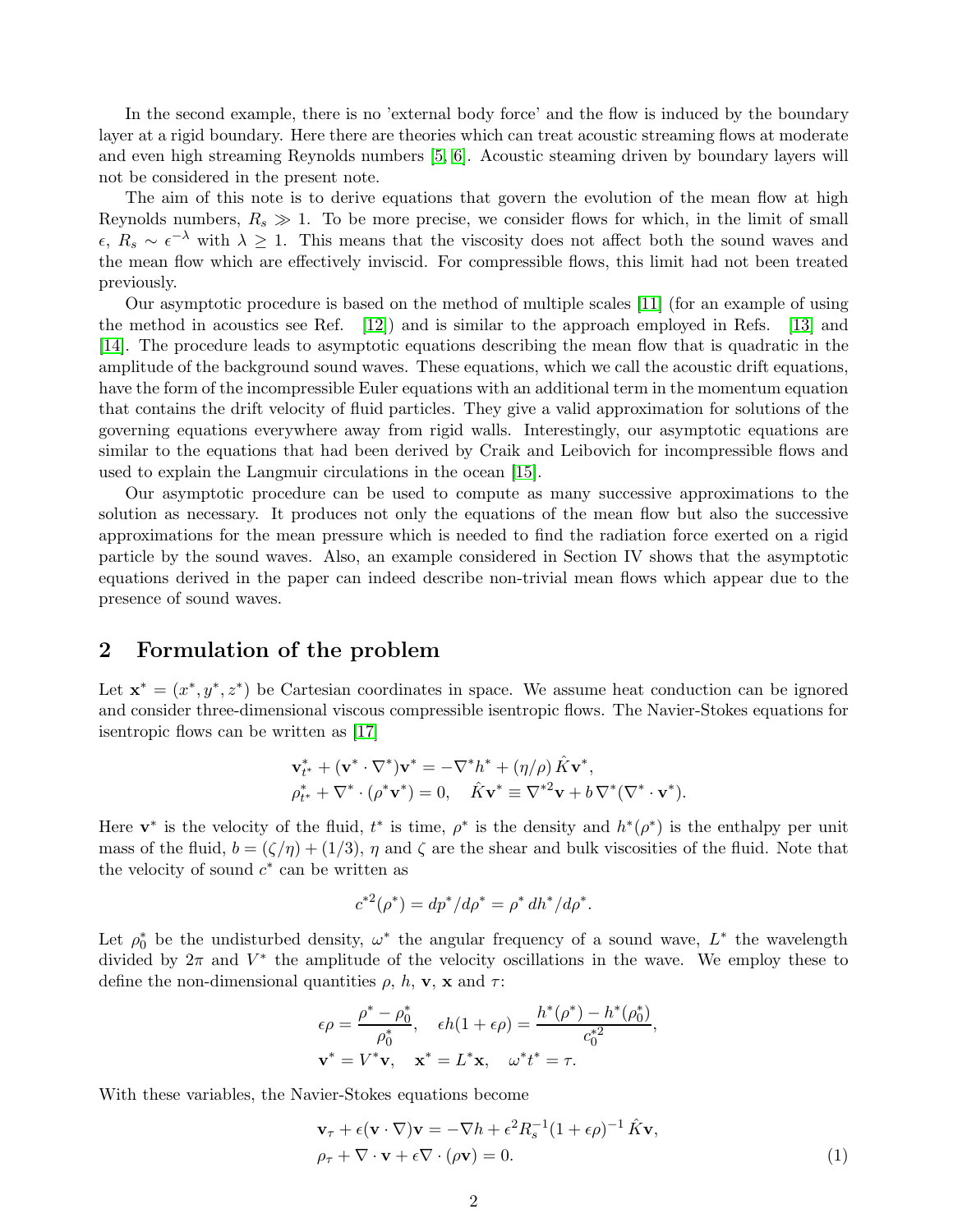<span id="page-2-0"></span>where  $R_s$  in the streaming Reynolds number defined in Section 1. For small  $\epsilon$ , function  $h(1 + \epsilon \rho)$  can be written as

$$
h = A_1 \rho + \frac{\epsilon^2}{2} A_2 \rho^2 + \frac{\epsilon^3}{6} A_3 \rho^3 + \dots
$$
 (2)

where  $A_n$   $(n = 0, 1, ...)$  are constants given by

$$
A_1 = 1, \quad A_n = \frac{\rho_0^{*n}}{c_0^2} \frac{d^n h^*(\rho_0^*)}{d\rho_0^{*n}} \quad (n \ge 2).
$$

We are looking for an asymptotic expansion of solutions of Eqs. [\(1\)](#page-1-0) for small  $\epsilon$  and large streaming Reynolds numbers such that  $R_s^{-1} = O(\epsilon^{\lambda})$  with  $\lambda \geq 1$ . In this limit, the viscosity does not appear in the first three terms of the expansion and flows described by those terms are effectively inviscid. Therefore, from now on we will completely ignore viscous terms.

## 3 Asymptotic expansion

If we insert [\(2\)](#page-2-0) into [\(1\)](#page-1-0) and then put  $\epsilon = 0$ , we obtain the standard equations that describe the linear sound waves in an inviscid compressible fluid. Here we are interested in slow mean motions which coexist with and are affected by the sound waves. Therefore, we assume that the mean flow develops on the slow time scale  $t = \epsilon^2 \tau$  and that **v** and  $\rho$  are functions of both  $\tau$  and t. This choice of the 'slow time' is based upon the following two requirements. First, since our aim is to construct an asymptotic expansion which is valid at least on a time interval of order unity in slow time, it is natural to maximize this interval by choosing slow time as 'slow' as possible, i.e. we maximize  $\alpha$  in  $t = e^{\alpha} \tau$ . Second, the evolution of the mean flow with slow time must be completely determined by asymptotic equations and it can be shown that if we choose  $\alpha > 2$ , this would lead to asymptotic equations which do not determine this evolution. So, the only choice satisfying the above requirements is  $t = \epsilon^2 \tau$ . In Ref. [\[13\]](#page-10-0) and [\[16\]](#page-10-4), this choice of slow time is referred to as a distinguished limit. It should be emphasized here that the introduction of the slow time is needed only if we want to describe the *unsteady evolution* of the mean flow. If the slow time was not introduced we would obtain the steady version of the same averaged equations (Eqs. [\(35\)](#page-6-0) below). So, the introduction of the slow time serves two purposes: (i) to describe the unsteady evolution of the mean flow and (ii) to determine the natural time scale of this evolution.

With this assumption, Eqs. [\(1\)](#page-1-0) (without the viscous term) become

<span id="page-2-3"></span>
$$
\mathbf{v}_{\tau} + \epsilon^2 \mathbf{v}_t + \epsilon (\mathbf{v} \cdot \nabla) \mathbf{v} = -\nabla h,\tag{3}
$$

<span id="page-2-2"></span><span id="page-2-1"></span>
$$
\rho_{\tau} + \epsilon^2 \rho_t + \nabla \cdot \mathbf{v} + \epsilon \nabla \cdot (\rho \mathbf{v}) = 0. \tag{4}
$$

We seek a solution of these equations in the form of the asymptotic series

$$
\mathbf{v} = \mathbf{v}_0 + \epsilon \mathbf{v}_1 + \epsilon^2 \mathbf{v}_2 + \dots, \quad \rho = \rho_0 + \epsilon \rho_1 + \epsilon^2 \rho_2 + \dots \tag{5}
$$

Substitution of the second equation [\(5\)](#page-2-1) into [\(2\)](#page-2-0) yields

$$
h = \rho_0 + \epsilon (\rho_1 + H_1) + \epsilon^2 (\rho_2 + H_2) + \dots
$$
 (6)

where

$$
H_1 = A_2 \frac{\rho_0^2}{2}, \quad H_2 = A_2 \rho_0 \rho_1 + A_3 \frac{\rho_0^3}{6}, \quad \text{etc.}
$$
 (7)

Now we substitute [\(5\)](#page-2-1) and [\(6\)](#page-2-2) into Eqs. [\(3\)](#page-2-3) and [\(4\)](#page-2-3) and collect the terms of the same power in  $\epsilon$ . This results in the following sequence of equations:

<span id="page-2-4"></span>
$$
\partial_{\tau} \mathbf{v}_0 + \nabla \rho_0 = 0, \quad \partial_{\tau} \rho_0 + \nabla \cdot \mathbf{v}_0 = 0 \tag{8}
$$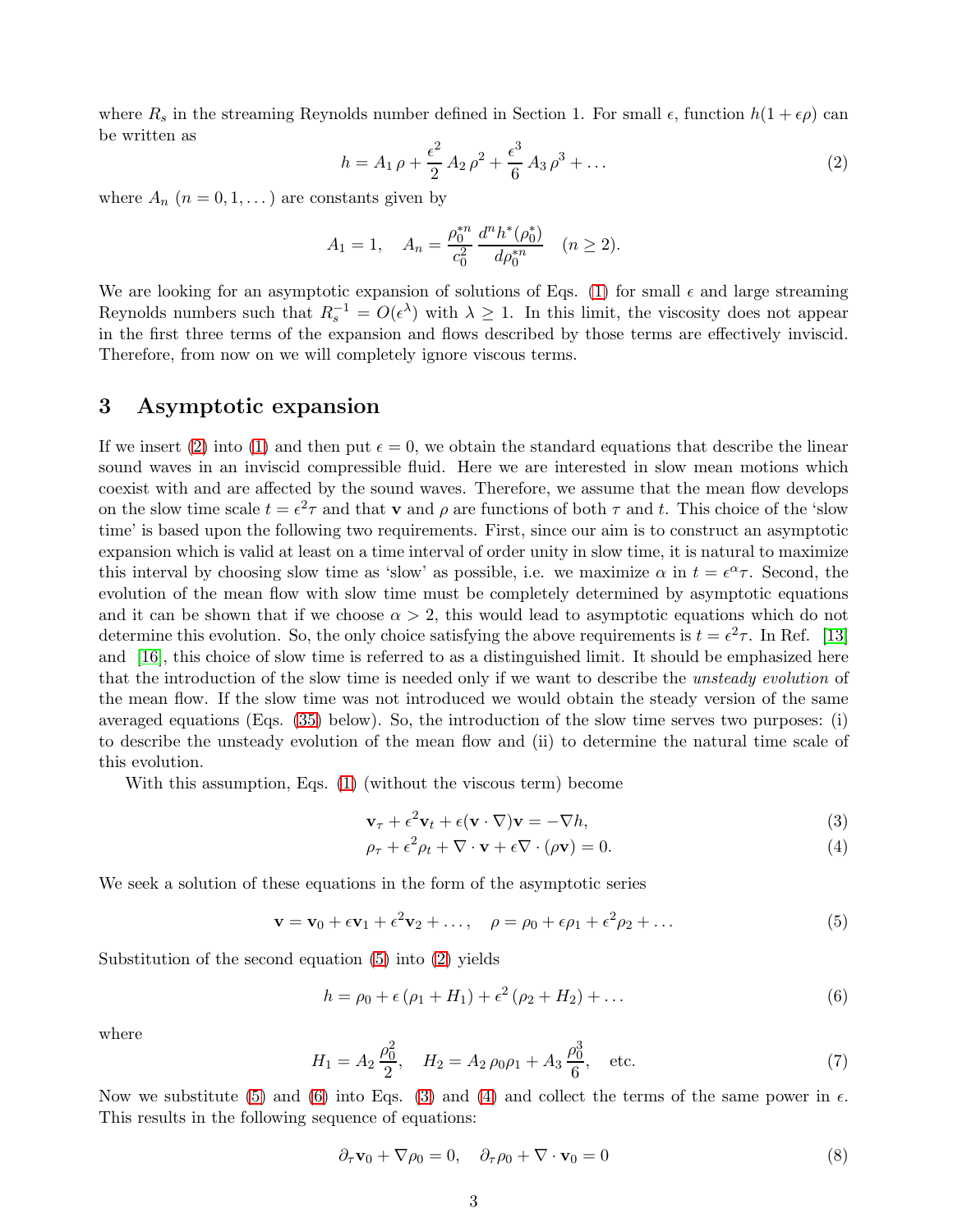<span id="page-3-0"></span>and

$$
\partial_{\tau} \mathbf{v}_k + \nabla \rho_k = \mathbf{F}_k, \quad \partial_{\tau} \rho_k + \nabla \cdot \mathbf{v}_k = G_k \tag{9}
$$

for  $k = 1, 2, \ldots$ , where

$$
\mathbf{F}_1 = -\nabla H_1 - (\mathbf{v}_0 \cdot \nabla) \mathbf{v}_0, \quad G_1 = -\nabla \cdot (\rho_0 \mathbf{v}_0),
$$

and where

$$
\mathbf{F}_k = -\partial_t \mathbf{v}_{k-2} - \nabla H_k - \sum_{l=0}^{k-1} (\mathbf{v}_l \cdot \nabla) \mathbf{v}_{k-l-1},
$$

$$
G_k = -\partial_t \rho_{k-2} - \nabla \cdot \left( \sum_{l=0}^{k-1} \rho_l \mathbf{v}_{k-l-1} \right)
$$

for  $k = 2, 3, \ldots$  Throughout the paper, all functions of  $\tau$  are assumed to be  $2\pi$ -periodic in  $\tau$ . Therefore, any function  $f(\tau)$  can be written as

$$
f(\tau) = \overline{f} + \widetilde{f}(\tau), \quad \overline{f} = \frac{1}{2\pi} \int_{0}^{2\pi} f(\tau) d\tau,
$$

where  $\overline{f}$  is the mean value of  $f(\tau)$  and  $\tilde{f}(\tau) = f(\tau) - \overline{f}$  is the oscillatory part of f.

In what follows, we will be looking for  $2\pi$ -periodic solutions of equations having the form (cf. Eqs.  $(8), (9)$  $(8), (9)$  $(8), (9)$ 

$$
\psi_{\tau}(t,\tau) = q(\psi(t,\tau),t,\tau).
$$

Integrating this from 0 to  $2\pi$  in  $\tau$  yields the following solvability condition (the necessary condition for existence of a  $2\pi$ -periodic solution):

$$
\overline{q(\psi(t,\tau),t,\tau)}=0.
$$

This solvability condition eliminates secular terms in the asymptotic expansion (i.e. terms which grow linearly with  $\tau$ ) and results in averaged equations.

#### 3.1 The leading order equations

Applying averaging to Eqs. [\(8\)](#page-2-4), we find that

<span id="page-3-3"></span>
$$
\nabla \overline{\rho}_0 = 0, \quad \nabla \cdot \overline{\mathbf{v}}_0 = 0. \tag{10}
$$

The first of these means that at leading order the averaged density can only depend on the slow time,  $\overline{\rho}_0 = \overline{\rho}_0(t)$ . The second equation says that the leading order mean flow must be incompressible. In what follows we choose

<span id="page-3-1"></span>
$$
\overline{\rho}_0 = 0 \tag{11}
$$

as the only solution that is physically meaningful.

For oscillatory parts of  $\mathbf{v}_0$  and  $\rho_0$ , we have

$$
\partial_{\tau}\widetilde{\mathbf{v}}_0 + \nabla\widetilde{\rho}_0 = 0, \quad \partial_{\tau}\widetilde{\rho}_0 + \nabla\cdot\widetilde{\mathbf{v}}_0 = 0. \tag{12}
$$

Then the first equation [\(12\)](#page-3-1) imply that

<span id="page-3-4"></span><span id="page-3-2"></span>
$$
\widetilde{\mathbf{v}}_0 = \nabla \phi_0,\tag{13}
$$

while the second equation [\(12\)](#page-3-1) leads to the standard wave equation for  $\phi_0$ :

$$
\partial_{\tau}^{2} \phi_0 - \nabla^2 \phi_0 = 0. \tag{14}
$$

Thus, the oscillatory part of the leading-order flow is irrotational and represents the usual sound waves.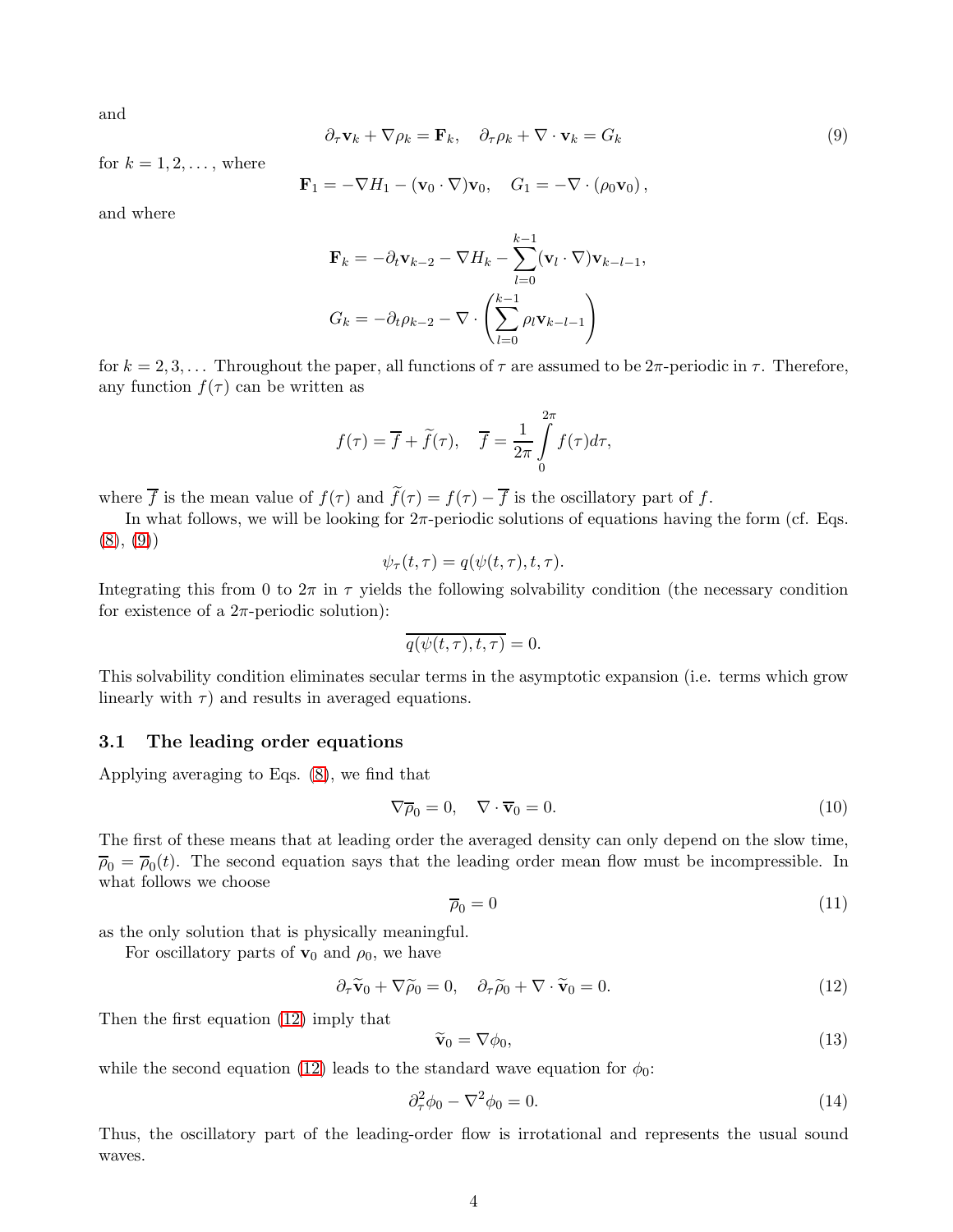#### 3.2 The first-order equations

On averaging Eqs. [\(9\)](#page-3-0) for  $k = 1$ , we find that

<span id="page-4-0"></span>
$$
\nabla \overline{\rho}_1 = -(\overline{\mathbf{v}_0 \cdot \nabla) \mathbf{v}_0} - \nabla \overline{H}_1, \n\nabla \cdot \overline{\mathbf{v}}_1 = -\nabla \cdot (\overline{\rho_0 \mathbf{v}_0}).
$$
\n(15)

Using [\(13\)](#page-3-2), the first equation [\(15\)](#page-4-0) can be written as

<span id="page-4-1"></span>
$$
(\overline{\mathbf{v}}_0 \cdot \nabla) \overline{\mathbf{v}}_0 = -\nabla \overline{\Pi}_0, \quad \overline{\Pi}_0 = \overline{\rho}_1 + |\overline{\nabla \phi_0|^2}/2 + \overline{H}_1. \tag{16}
$$

The first equation [\(16\)](#page-4-1) together with the second equation [\(10\)](#page-3-3) represent the stationary Euler equations for an inviscid incompressible fluid, with function  $\Pi_0$  playing the role of the pressure. Thus, in general, the leading order averaged flow is described by the stationary incompressible Euler equations and may coexist with the background sound waves. However, this averaged flow and the sound waves do not interact. Therefore, we restrict our attention to the case where the leading-order mean flow is absent, i.e.

<span id="page-4-2"></span>
$$
\overline{\mathbf{v}}_0 = \mathbf{0}, \quad \overline{\Pi}_0 = 0. \tag{17}
$$

Note that the second equation [\(17\)](#page-4-2) implies that

<span id="page-4-5"></span>
$$
\overline{\rho}_1 = -\overline{|\nabla \phi_0|^2}/2 - \overline{H}_1 + C_1(t) \tag{18}
$$

where  $C_1(t)$  is an arbitrary function which, for each particular problem, can be chosen using boundary conditions.

It follows from the second equation [\(10\)](#page-3-3) and from Eqs. [\(12\)](#page-3-1) that

$$
\nabla \cdot \overline{\mathbf{v}}_1 = \overline{\tilde{\rho}_0 \, \partial_\tau \tilde{\rho}_0} + \overline{\tilde{\mathbf{v}}_0 \cdot \partial_\tau \tilde{\mathbf{v}}_0} = 0. \tag{19}
$$

Here the last equality follows from the fact that  $f'(\tau) f(\tau) = 0$  for any  $2\pi$ -periodic function  $f(\tau)$ . Thus, the first-order averaged flow is also incompressible.

Separating the oscillatory part in Eqs. [\(9\)](#page-3-0) for  $k = 1$  and using [\(17\)](#page-4-2), we obtain

$$
\partial_{\tau}\widetilde{\mathbf{v}}_{1} + \nabla\widetilde{\rho}_{1} = -(\widetilde{\mathbf{v}}_{0} \cdot \widetilde{\nabla})\widetilde{\mathbf{v}}_{0} - \nabla\widetilde{H}_{1},
$$
\n
$$
\partial_{\tau}\widetilde{\rho}_{1} + \nabla\cdot\widetilde{\mathbf{v}}_{1} = -\nabla\cdot(\widetilde{\rho}_{0}\widetilde{\mathbf{v}}_{0}).
$$
\n(20)

With the help of [\(12\)](#page-3-1) and [\(13\)](#page-3-2), these can be written as

<span id="page-4-3"></span>
$$
\partial_{\tau}\widetilde{\mathbf{v}}_1 + \nabla\widetilde{\rho}_1 = -\nabla\Phi_1, \quad \partial_{\tau}\widetilde{\rho}_1 + \nabla\cdot\widetilde{\mathbf{v}}_1 = \partial_{\tau}\Psi_1 \tag{21}
$$

where

$$
\Phi_1 = |\widetilde{\nabla \phi_0}|^2/2 + \widetilde{H}_1, \quad \Psi_1 = |\widetilde{\nabla \phi_0}|^2/2 + (\widetilde{\partial_\tau \phi_0})^2/2.
$$

Taking curl of the first equation [\(21\)](#page-4-3), we find that  $\partial_{\tau}(\nabla \times \tilde{\mathbf{v}}_1) = \mathbf{0}$ , which, in turn, implies that  $\nabla \times \tilde{\mathbf{v}}_1 = \mathbf{0}$ . We conclude that  $\tilde{\mathbf{v}}_1$  is irrotational, so that

<span id="page-4-4"></span>
$$
\widetilde{\mathbf{v}}_1 = \nabla \phi_1. \tag{22}
$$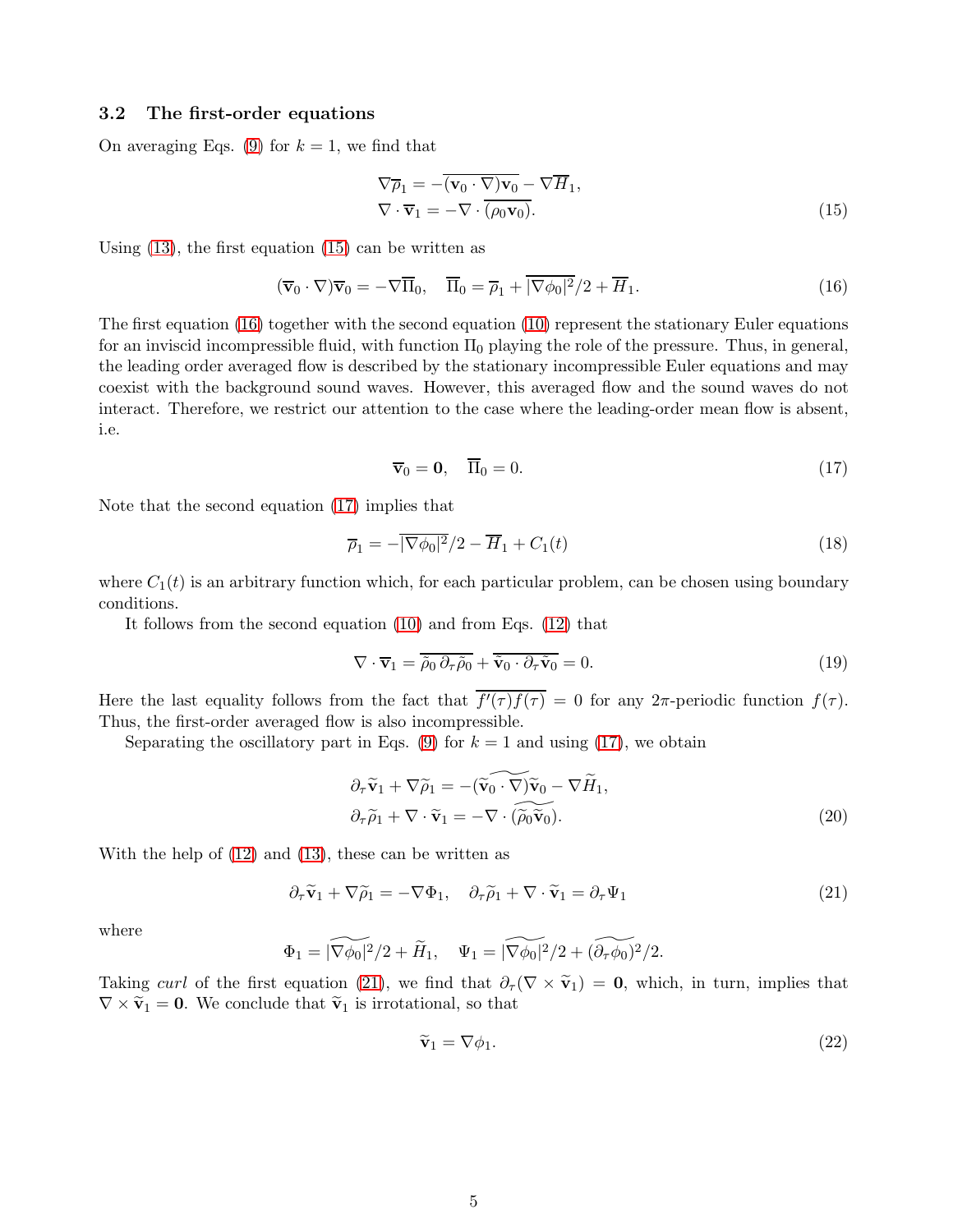## 3.3 The second-order equations

Averaging the first equation [\(9\)](#page-3-0) for  $k = 2$  and some further manipulations yield

<span id="page-5-4"></span>
$$
\overline{\rho}_2 = -\overline{\nabla\phi_0 \cdot \nabla\phi_1} - \overline{H}_2 + C_2(t)
$$
\n(23)

where  $C_2(t)$  is an arbitrary function which, for each particular problem, can be chosen with the help of boundary conditions.

The oscillatory part of the first equation [\(9\)](#page-3-0) for  $k = 2$  can be written as

$$
\partial_{\tau}\widetilde{\mathbf{v}}_{2} + \nabla\widetilde{\rho}_{2} = -(\widetilde{\mathbf{v}}_{0} \cdot \nabla)\overline{\mathbf{v}}_{1} - (\overline{\mathbf{v}}_{1} \cdot \nabla)\widetilde{\mathbf{v}}_{0} -\nabla\left(\partial_{t}\phi_{0} + \nabla\phi_{0} \cdot \nabla\phi_{1} + \widetilde{H}_{2}\right).
$$
\n(24)

Further manipulations yield

<span id="page-5-0"></span>
$$
\partial_{\tau}\widetilde{\mathbf{v}}_2 + \nabla\widetilde{\rho}_2 = \widetilde{\mathbf{v}}_0 \times \overline{\boldsymbol{\omega}}_1 - \nabla\Phi_2 \tag{25}
$$

where  $\overline{\omega}_1 = \nabla \times \overline{\mathbf{v}}_1$  is the vorticity of the velocity field  $\overline{\mathbf{v}}_1$  and  $\Phi_2 = \partial_t \phi_0 + \nabla \phi_0 \cdot \nabla \phi_1 + \widetilde{H}_2 + \overline{\mathbf{v}}_1 \cdot \widetilde{\mathbf{v}}_0$ . Taking the *curl* of [\(25\)](#page-5-0) results in the following equation for  $\tilde{\omega}_2 = \nabla \times \tilde{\mathbf{v}}_2$ :

$$
\partial_{\tau}\widetilde{\omega}_2 = \nabla \times (\widetilde{\mathbf{v}}_0 \times \overline{\boldsymbol{\omega}}_1). \tag{26}
$$

## 3.4 The third-order equations

On averaging the first equation [\(9\)](#page-3-0) for  $k = 3$  and using Eq. [\(17\)](#page-4-2), we get

$$
\partial_t \overline{\mathbf{v}}_1 + (\overline{\mathbf{v}}_1 \cdot \nabla) \overline{\mathbf{v}}_1 = -\nabla \left( \overline{\rho}_3 + \overline{H}_3 \right) - \overline{(\widetilde{\mathbf{v}}_0 \cdot \nabla)} \widetilde{\mathbf{v}}_2 - \overline{(\widetilde{\mathbf{v}}_1 \cdot \nabla)} \widetilde{\mathbf{v}}_1 - \overline{(\widetilde{\mathbf{v}}_2 \cdot \nabla)} \widetilde{\mathbf{v}}_0.
$$
\n(27)

With the help of [\(13\)](#page-3-2) and [\(22\)](#page-4-4) this can be simplified to

<span id="page-5-3"></span>
$$
\partial_t \overline{\mathbf{v}}_1 + (\overline{\mathbf{v}}_1 \cdot \nabla) \overline{\mathbf{v}}_1 = \overline{\widetilde{\mathbf{v}}_0 \times \widetilde{\boldsymbol{\omega}}_2} - \nabla \overline{\Pi}_1^*
$$
(28)

where

$$
\overline{\Pi}_1^* = \overline{\rho}_3 + \overline{\tilde{\mathbf{v}}_2 \cdot \tilde{\mathbf{v}}_0} + \overline{|\nabla \phi_1|^2}/2 + \overline{H}_3. \tag{29}
$$

Let  $\xi$  be the field of displacements of fluid particles in the oscillatory velocity field  $\tilde{v}_0$  defined by

$$
\partial_{\tau} \xi = \widetilde{\mathbf{v}}_0, \quad \overline{\xi} = \mathbf{0}.\tag{30}
$$

Then it can be shown that

<span id="page-5-1"></span>
$$
\widetilde{\mathbf{v}}_0 \times \widetilde{\boldsymbol{\omega}}_2 = -\frac{1}{2} \left( \overline{\boldsymbol{\xi} \times (\nabla \times (\partial_\tau \boldsymbol{\xi} \times \overline{\boldsymbol{\omega}}_1))} + \overline{\partial_\tau \boldsymbol{\xi} \times (\nabla \times (\overline{\boldsymbol{\omega}}_1 \times \boldsymbol{\xi}))} \right).
$$
\n(31)

This can be further simplified with the help of the identity

$$
\mathbf{a} \times (\nabla \times (\mathbf{b} \times \mathbf{c})) + \mathbf{b} \times (\nabla \times (\mathbf{c} \times \mathbf{a})) + \mathbf{c} \times (\nabla \times (\mathbf{a} \times \mathbf{b})) = \nabla (\mathbf{a} \cdot (\mathbf{b} \times \mathbf{c})) + (\nabla \cdot \mathbf{a})(\mathbf{b} \times \mathbf{c}) + (\nabla \cdot \mathbf{b})(\mathbf{c} \times \mathbf{a}) + (\nabla \cdot \mathbf{c})(\mathbf{a} \times \mathbf{b}),
$$
(32)

which is valid for arbitrary vector fields  $\mathbf{a}(\mathbf{x})$ ,  $\mathbf{b}(\mathbf{x})$  and  $\mathbf{c}(\mathbf{x})$ . Applying this identity to Eq. [\(31\)](#page-5-1), we obtain

<span id="page-5-2"></span>
$$
\widetilde{\mathbf{v}}_0 \times \widetilde{\boldsymbol{\omega}}_2 = \mathbf{V} \times \overline{\boldsymbol{\omega}}_1 - \frac{1}{2} \nabla \left( \overline{\boldsymbol{\omega}}_1 \cdot \overline{(\boldsymbol{\xi} \times \partial_\tau \boldsymbol{\xi})} \right)
$$
(33)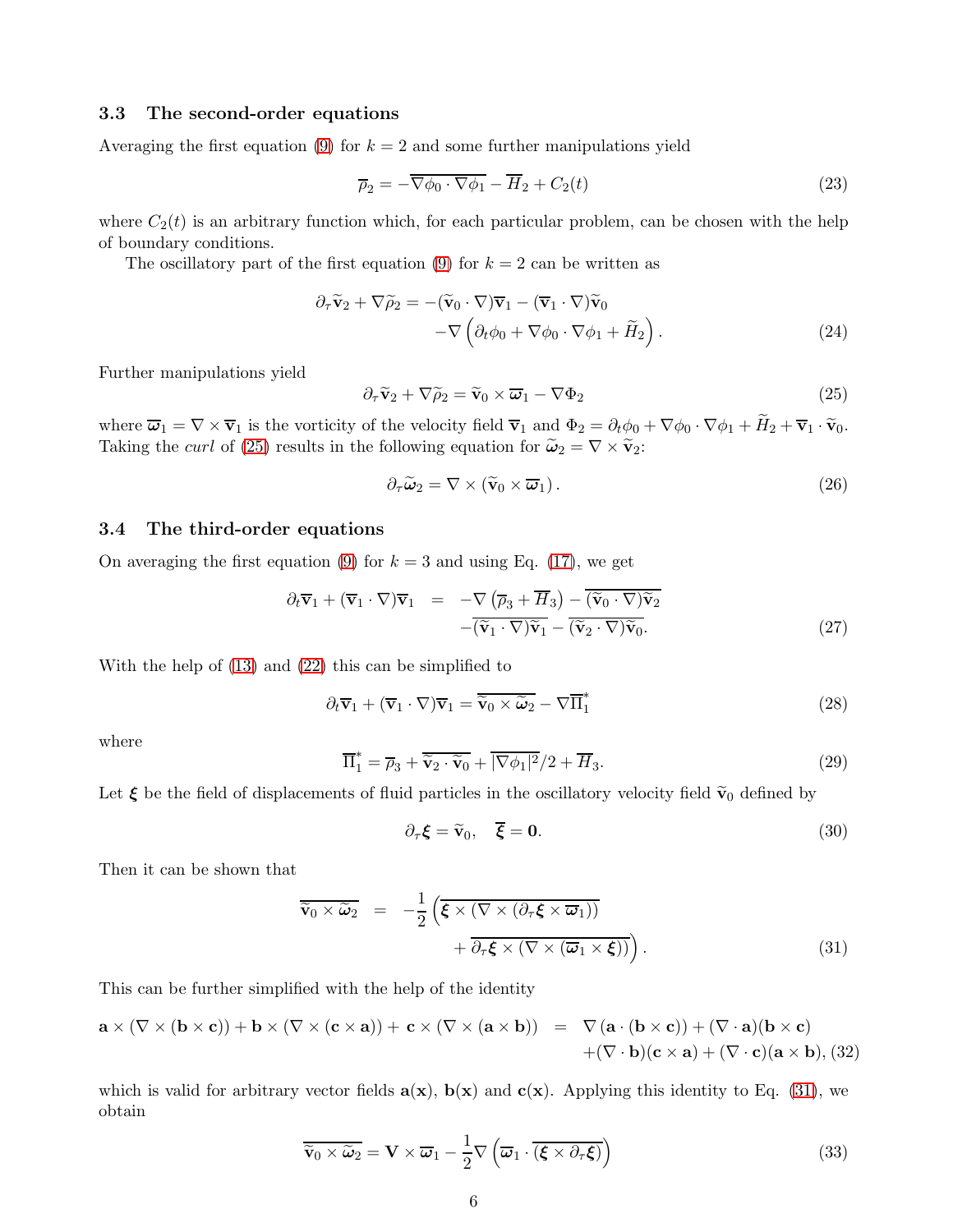<span id="page-6-1"></span>where

$$
\mathbf{V} = \frac{1}{2} \overline{[\partial_{\tau} \xi, \xi]}
$$
(34)

and, where  $[\mathbf{a}, \mathbf{b}] = (\mathbf{b} \cdot \nabla) \mathbf{a} - (\mathbf{a} \cdot \nabla) \mathbf{b}$  is the commutator of  $\mathbf{a}(\mathbf{x})$  and  $\mathbf{b}(\mathbf{x})$ . It can be shown that V is the Stokes drift velocity of fluid particles (sometimes also called the Lagrangian drift velocity) induced by the leading order oscillatory flow (see, e.g., Eq.  $(12)$  in Ref.  $[2]$  or Eq.  $(21)$  in Ref.  $[18]$ ). The Stokes drift velocity is obtained by averaging the velocity of each fluid particle rather than averaging the Eulerian velocity at a fixed point in space. The most important feature of the Stokes drift velocity is that it may be nonzero in a purely oscillatory flow where the mean Eulerian velocity is zero (for more details see Ref. [\[18\]](#page-10-5)).

Finally, we substitute [\(33\)](#page-5-2) into [\(28\)](#page-5-3) and obtain the closed system of equations for  $\overline{v}_1$ :

<span id="page-6-0"></span>
$$
\partial_t \overline{\mathbf{v}}_1 + (\overline{\mathbf{v}}_1 \cdot \nabla) \overline{\mathbf{v}}_1 = \mathbf{V} \times \overline{\boldsymbol{\omega}}_1 - \nabla \overline{\Pi}_1, \quad \nabla \cdot \overline{\mathbf{v}}_1 = 0 \tag{35}
$$

<span id="page-6-2"></span>where

$$
\overline{\Pi}_1 = \overline{\Pi}_1^* + \frac{1}{2} \nabla \left( \overline{\omega}_1 \cdot \overline{(\xi \times \partial_\tau \xi)} \right).
$$
 (36)

For a given acoustic field, the Stokes drift velocity can be computed using Eq. [\(34\)](#page-6-1). Then Eqs. [\(35\)](#page-6-0) can be solved under appropriate initial and boundary conditions resulting in a mean velocity field  $\bar{v}_1$  and a function  $\bar{\Pi}_1$ . We should emphasize here that we do not need to know what quantities are contained in  $\overline{\Pi}_1$ , because Eqs. [\(35\)](#page-6-0) (supplemented with appropriate initial and boundary conditions) lead to a function  $\overline{\Pi}_1$  which is unique up to addition of an arbitrary function of t. Once we know  $\overline{\Pi}_1$ , we can find an expression for  $\overline{\rho}_3$  which is similar to Eqs. [\(18\)](#page-4-5) and [\(23\)](#page-5-4).

The effect of the background sound waves on the mean motion is described by the first term on the right side of the first equation  $(35)$  that contains the Stokes drift velocity V. Therefore, we refer to Eqs. [\(35\)](#page-6-0) as the *acoustic drift equations*, and these represent the main result of the paper.

The term  $V \times \overline{\omega}_1$  that describes the effect of the sound waves on the mean flow may look strange at first sight as it is of fourth order in the amplitude of the sound waves (both V and  $\overline{\omega}_1$  are the second-order quantities) but appears in the equation that is quadratic in the amplitude. All possible quadratic interactions had been described more than 50 years ago by Chu and Kovásznay  $[20]$ . In the absence of dissipation, the only quadratic interaction is between two sound modes. However, in agreement with the analysis of Chu and Kovásznay [\[20\]](#page-10-6), it results in a potential force in the averaged equations and does not lead to generation of vorticity. Therefore one needs to go further and take account of cubic and quartic interactions. The present paper shows that the cubic terms do not affect the averaged flow and that the only term that gives a non-trivial contribution is of fourth order in the amplitude of the sound waves. The fact that it arises in the averaged equations for the (quadratic in the amplitude) mean flow is natural because although the Stokes-drift velocity is small (quadratic in the amplitude), its effect over a long time interval (of order  $\epsilon^{-2}$ ) is not small (of order unity), and this is why it appears in Eqs. [\(35\)](#page-6-0).

It is interesting to note that equations similar to [\(35\)](#page-6-0) had been derived earlier by Craik and Leibovich to describe the Langmuir circulations in the ocean [\[15\]](#page-10-2). In the case of steady two-dimensional flows, Eqs. [\(35\)](#page-6-0) reduce to the inviscid version of the equations derived by Riley (see Eq. (30) in Ref. [\[6\]](#page-9-1)) in the context of the steady streaming in an incompressible fluid.

We note also that the Stokes drift velocity **V**, given by  $(34)$ , is incompressible:  $\nabla \cdot \mathbf{V} = 0$ . This is a consequence of the fact that  $\tilde{\mathbf{v}}_0$  and  $\tilde{\rho}_0$  represent acoustic waves and satisfy Eqs. [\(12\)](#page-3-1) and [\(14\)](#page-3-4).

The above asymptotic expansion allows us to compute successive approximations to the radiation force exerted on a rigid body in an acoustic field in a lossless medium. An interesting feature of our model is that both the first-order (quadratic in the sound wave amplitude) and the second-order (cubic) radiation force are not affected by the mean flow despite the fact that the mean velocity is the first-order quantity. To show this, we consider a fixed rigid body in a lossless medium. The radiation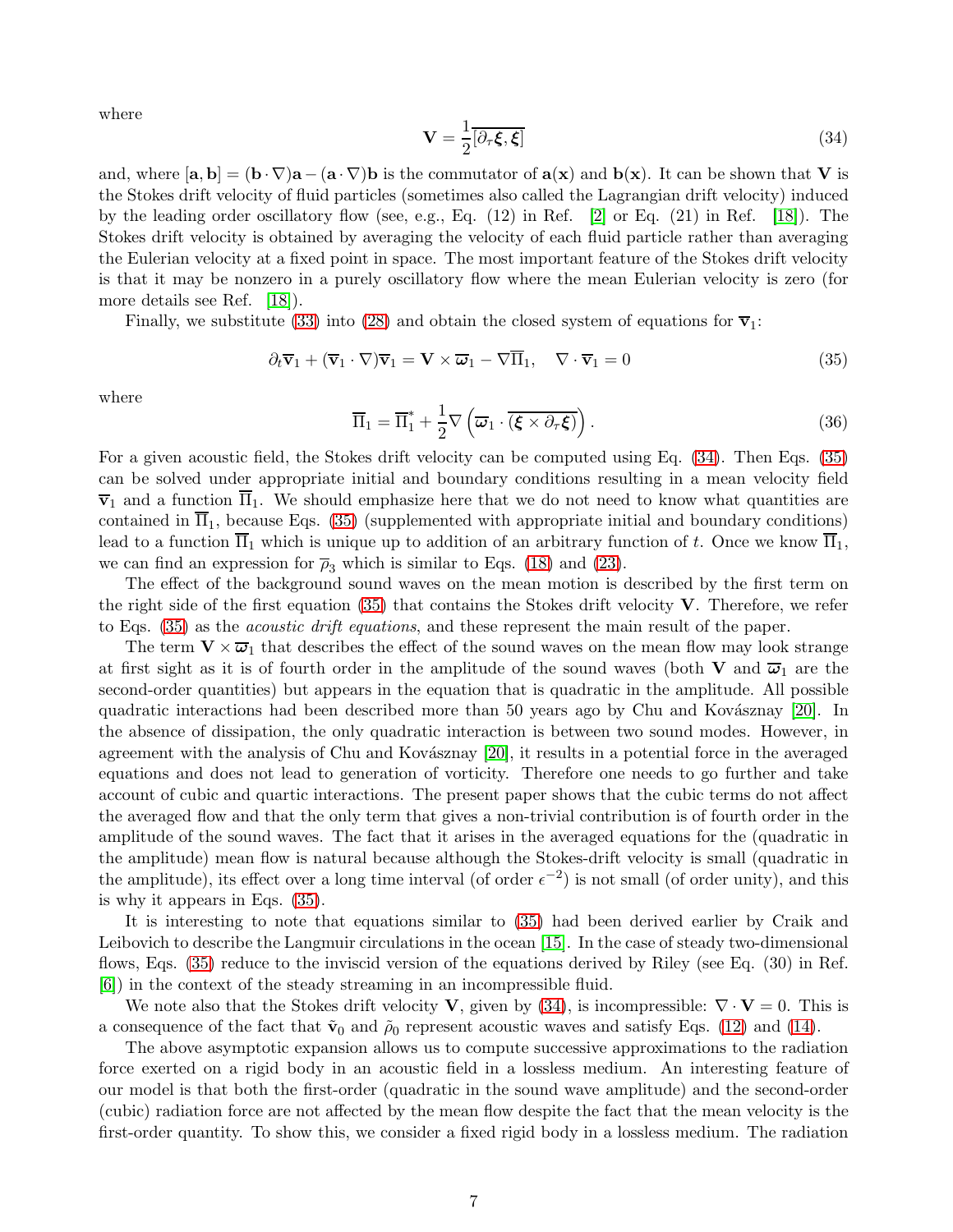force is the integral of the averaged excess pressure  $\overline{P}^* - P_0^*$  over the body surface. Our procedure yields the following expansion for  $\overline{P}^* - P_0^*$ :

<span id="page-7-0"></span>
$$
\frac{\overline{P}^* - P_0^*}{\rho_0^* c_0^{*2}} = \epsilon^2 \left( \overline{\rho}_1 + \frac{B_2}{2} \overline{\tilde{\rho}_0^2} \right)
$$

$$
+ \epsilon^3 \left( \overline{\rho}_2 + B_2 \overline{\tilde{\rho}_0 \tilde{\rho}_1} + \frac{B_3}{6} \overline{\tilde{\rho}_0^3} \right)
$$

$$
+ \epsilon^4 \left( \overline{\rho}_3 + \dots \right) + \dots \tag{37}
$$

Here  $B_k$  are constants that can be expressed in terms of  $A_k$  defined in Section 2. Note that  $\overline{\rho}_1$  and  $\overline{\rho}_2$ are given by [\(18\)](#page-4-5) and [\(23\)](#page-5-4), and  $\overline{\rho}_3$  can be found from Eq. [\(36\)](#page-6-2) after solving Eq. [\(35\)](#page-6-0) with appropriate initial and boundary conditions. It is evident from [\(18\)](#page-4-5) and [\(23\)](#page-5-4) that neither  $\overline{\rho}_1$  nor  $\overline{\rho}_2$  depend on the mean velocity  $\bar{v}_1$ , so the first two terms on the right side of [\(37\)](#page-7-0) are not affected by the mean flow. Note also that the first term can be reduced to the standard formula of Ref. [\[19\]](#page-10-7).

# 4 Example

To show that sound waves can have a significant effect on slow motions described by Eqs. [\(35\)](#page-6-0), we consider an example which is similar in spirit to Craik's theory of Langmuir circulations [\[21\]](#page-10-8). Namely, we will show that a weak steady flow may become unstable if a simple acoustic field is present.

We assume that the acoustic wave field produces the Stokes drift velocity of the form  $\mathbf{V} = \Phi(x, y)\mathbf{e}_z$ for some function  $\Phi$  and consider flows that are independent of z, i.e.

$$
\overline{\mathbf{v}}_1 = (u(x, y), v(x, y), w(x, y))
$$
 and  $\overline{\Pi}_1 = \overline{\Pi}_1(x, y)$ .

In this case, Eqs. [\(35\)](#page-6-0) can be written as

<span id="page-7-1"></span>
$$
\partial_t \mathbf{v}^{\perp} + (\mathbf{v}^{\perp} \cdot \nabla^{\perp}) \mathbf{v}^{\perp} = -\nabla^{\perp} \Pi^* - w \nabla^{\perp} \Phi,
$$
  
\n
$$
\partial_t w + (\mathbf{v}^{\perp} \cdot \nabla^{\perp}) w = 0,
$$
  
\n
$$
\nabla^{\perp} \cdot \mathbf{v}^{\perp} = 0,
$$
\n(38)

where  $\Pi^* = \overline{\Pi}_1 - w\Phi$ ,  $\mathbf{v}^{\perp} = (u, v, 0)$  and  $\nabla^{\perp} = (\partial_x, \partial_y, 0)$ . Formally, Eqs. [\(38\)](#page-7-1) coincide with the equations governing two-dimensional motion of a stratified fluid in the Boussinesq approximation, with w playing the role of the fluid density and  $(-\Phi)$  being the potential of the external body force.

Equations [\(38\)](#page-7-1) have steady solutions of the form

$$
\mathbf{v}^{\perp} = 0, \quad w = W(x, y), \quad \Pi^* = P(x, y) \tag{39}
$$

where  $W(x, y)$  and  $P(x, y)$  must satisfies

<span id="page-7-2"></span>
$$
W\nabla^{\perp}\Phi = \nabla^{\perp}P.\tag{40}
$$

This implies that

$$
\partial_x W \, \partial_y \Phi - \partial_y W \, \partial_x \Phi = 0.
$$

The last equality is satisfied if

$$
\Phi = F(W) \tag{41}
$$

for some function F.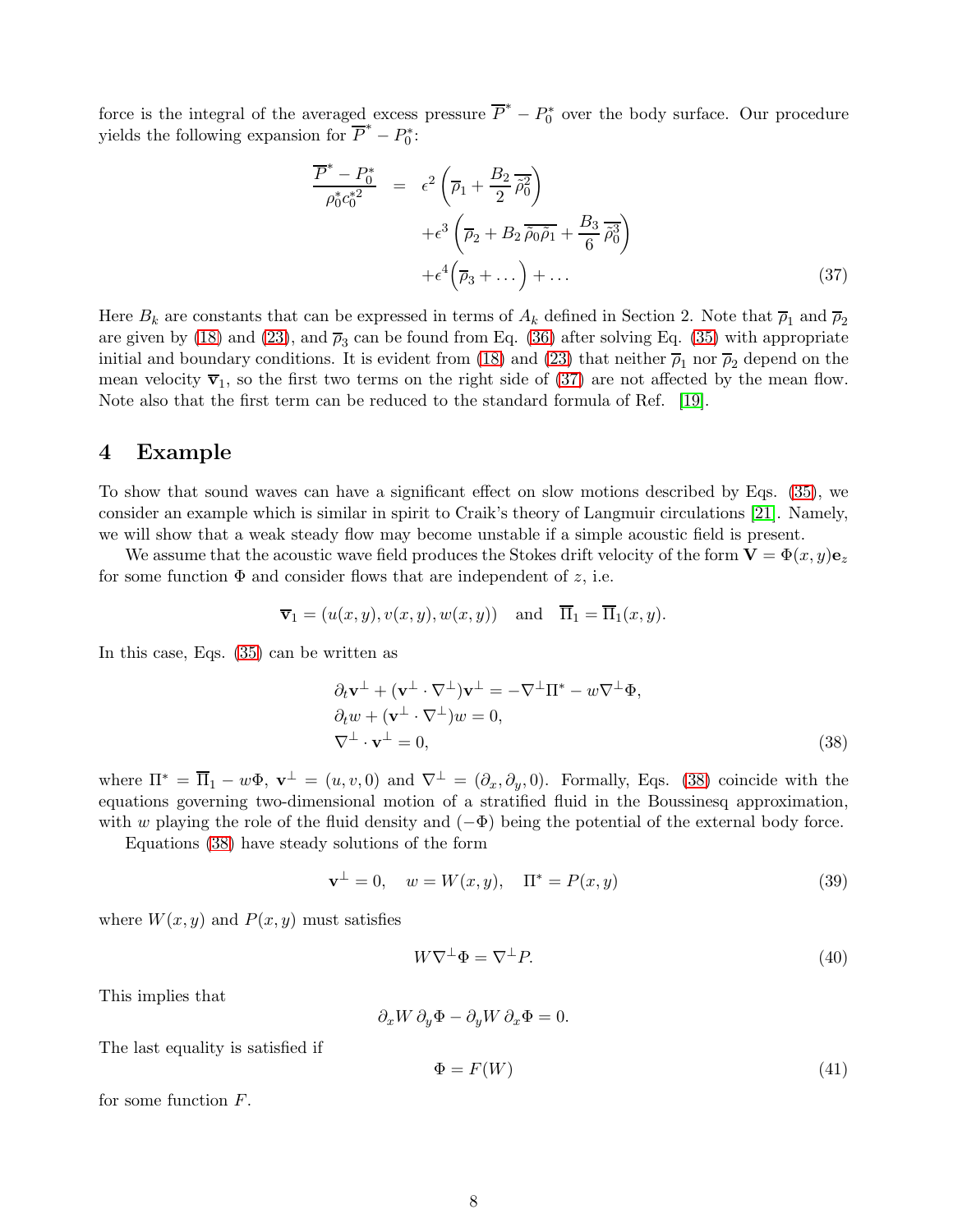Let  $\hat{\mathbf{v}}^{\perp}(x, y, t)$ ,  $\hat{w}(x, y, t)$ ,  $\hat{p}(x, y, t)$  represent a perturbation of steady state [\(39\)](#page-7-2). Assuming that the perturbation is small, we linearize Eqs. [\(38\)](#page-7-1):

<span id="page-8-0"></span>
$$
\partial_t \hat{\mathbf{v}}^{\perp} = -\nabla^{\perp} \hat{P} - \hat{w} \nabla^{\perp} \Phi,
$$
  
\n
$$
\partial_t \hat{w} + (\hat{\mathbf{v}}^{\perp} \cdot \nabla^{\perp}) W = 0,
$$
  
\n
$$
\nabla^{\perp} \cdot \hat{\mathbf{v}}^{\perp} = 0.
$$
\n(42)

The linearized equations conserve the perturbation energy given by

$$
E = \frac{1}{2} \int_{\mathcal{D}} \left( \left| \hat{\mathbf{v}}^{\perp} \right|^{2} - \frac{d\Phi}{dW} \hat{w}^{2} \right) dx dy = \text{const.}
$$
 (43)

It is assumed that that the perturbation either sufficiently rapidly decays as  $\sqrt{x^2 + y^2} \to \infty$  or periodic in x and y. The domain of integration  $\mathcal D$  is the entire xy plane in the first case and the rectangle of periods in the second case. If  $d\Phi/dW \leq 0$  everywhere in the flow domain, then E is a non-negative quantity and can be used as a measure of the amplitude of the perturbation, and the conservation of  $E$  implies that the perturbation cannot grow with time, so that steady state [\(39\)](#page-7-2) is stable to small perturbations. The stability corresponds to a 'stably stratified equilibrium' in our analogy with the Boussinesq fluid. If, however,  $d\Phi/dW > 0$  in some part of the flow domain, then it can be shown using the technique of Ref. [\[22\]](#page-10-9) that perturbations for which E is negative grow with time t exponentially. In this case, basic state [\(39\)](#page-7-2) is unstable, and this instability may lead to nontrivial mean flows that coexist with the background acoustic field.

To give an explicit example of this instability, we suppose that initially there is a weak steady shear flow

$$
W=\gamma y\,\mathbf{e}_z.
$$

for some  $\gamma > 0$ . (Although this velocity profile is unbounded, it is a good approximation to any shear flow provided the perturbation is localized in the  $y$  direction.) Then we 'switch on' an acoustic field in the form of two plane waves propagating at the angles  $\pm \alpha$  to the z axis:

$$
\phi_0 = \Re\left(e^{i(\mathbf{k}\cdot\mathbf{x}-\tau)} + ie^{i(\mathbf{q}\cdot\mathbf{x}-\tau)}\right)
$$

where  $\mathbf{k} = (0, \sin \alpha, \cos \alpha)$  and  $\mathbf{q} = (0, -\sin \alpha, \cos \alpha)$ . Formula [\(34\)](#page-6-1) results in the following expression for the Stokes drift velocity:

$$
\mathbf{V} = \Phi(y) \mathbf{e}_z = \cos \alpha \left[ 1 + \cos 2\alpha \, \sin(2y \sin \alpha) \right] \mathbf{e}_z.
$$

Hence,

$$
\frac{d\Phi}{dW} = \frac{\Phi'(y)}{W'(y)} = \frac{\sin 4\alpha}{2\gamma} \cos(2y \sin \alpha).
$$

Evidently,  $d\Phi/dW > 0$  for  $0 < \alpha < \pi/4$  and all y such that  $|y| < \pi/(4 \sin \alpha)$ . So, if we choose the initial perturbation such that  $u(x, y, 0) = 0$ ,  $v(x, y, 0) = 0$  and  $w(x, y, 0)$  is nonzero only in the interval  $|y| < \pi/(4\sin\alpha)$ , then the perturbation energy, given by [\(43\)](#page-8-0) will be negative, and the perturbation will grow exponentially. The nonlinear development of this instability will, in turn, lead to nontrivial slow motions coexisting with the fast acoustic field.

## 5 Discussion

By employing the regular asymptotic procedure we have obtained the equations governing the evolution of slow mean flows that coexist with and are affected by the background sound waves. It is evident from Eqs. [\(35\)](#page-6-0) that if the mean velocity is zero initially, at  $t = 0$ , it will remain zero for all  $t > 0$ .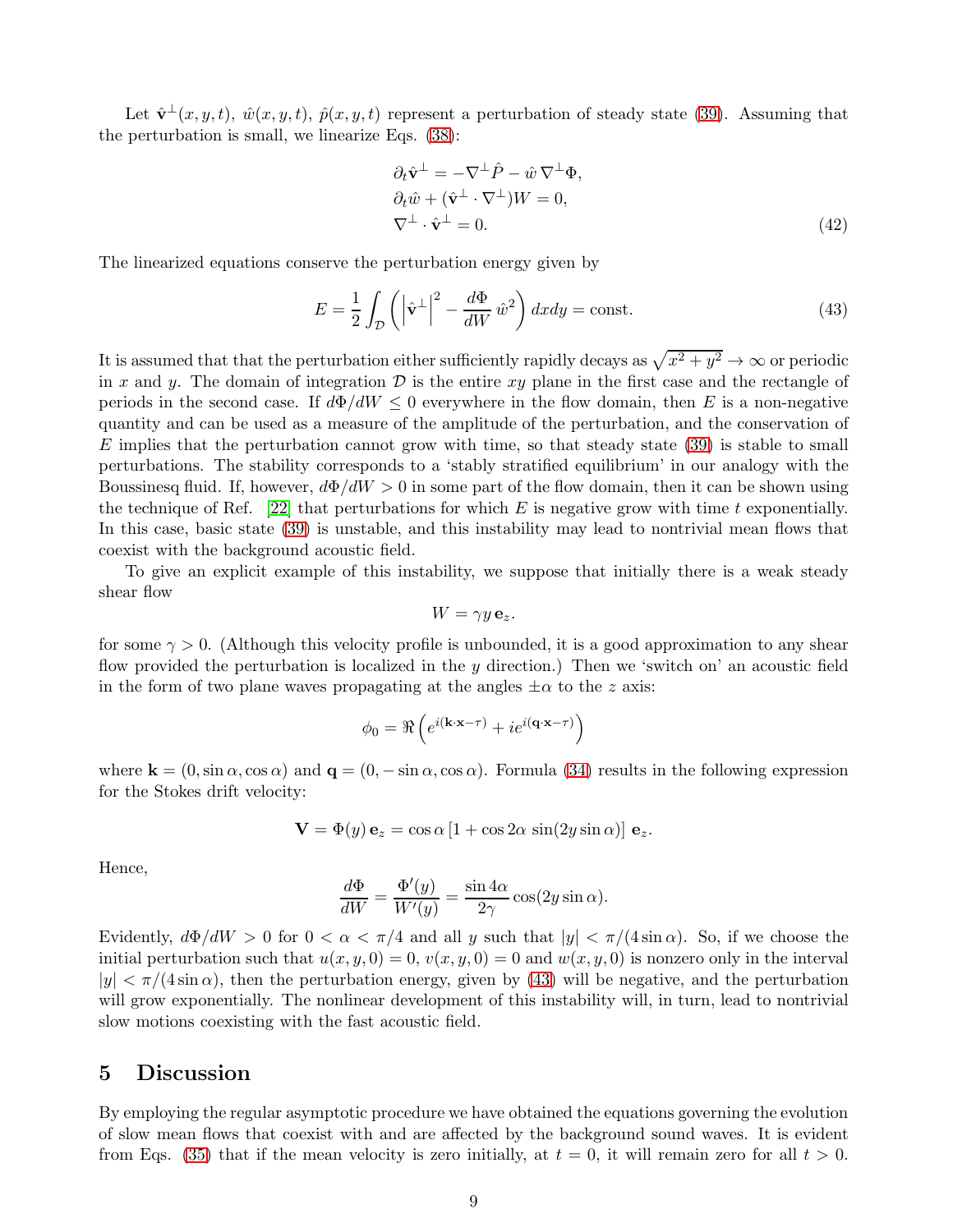Therefore, Eqs. [\(35\)](#page-6-0) do not lead to any acoustic streaming if there is no initial perturbation. However, if an initial perturbation is present, its evolution will be described by Eqs. [\(35\)](#page-6-0) and, therefore, will be affected by the sound waves via the drift velocity that appears in [\(35\)](#page-6-0). The example considered in Section IV shows that if initially there is a weak steady shear flow, then a simple acoustic field in the form of two plane sound waves may result in instability leading to a non-trivial unsteady mean flow. In contrast with the classical theory of acoustic streaming at low streaming Reynolds numbers, there is no need for attenuation of the sound waves in our theory.

The asymptotic expansion described in the paper is valid if the streaming Reynolds number  $R_s$ is high. To be precise, our theory works if  $R_s^{-1} = O(\epsilon^{\lambda})$  as  $\epsilon \to 0$  with  $\lambda \geq 1$ . However, it is not difficult to see that if  $R_s = \mu^{-1}$  for some  $\mu = O(1)$ , then the effects of viscosity can be incorporated in our procedure, and the only modification of the averaged equations [\(35\)](#page-6-0) will be the presence of the viscous term  $\mu \nabla^2 \overline{\mathbf{v}}_1$  on the right side of the first equation [\(35\)](#page-6-0).

The acoustic drift equations [\(35\)](#page-6-0) are valid only in the regions of the flow domain that are sufficiently far away from rigid boundaries. If we want to include a rigid boundary, then we have to take into account viscous boundary layers which are essential irrespective of how large the Reynolds number is. For  $R_s \lesssim 1$ , this can be done following the approach of Ref. [\[14\]](#page-10-1).

Acknowledgments. We are grateful to Profs. A. D. D. Craik, S. Leibovich, H. K. Moffatt, and N. Riley for helpful discussions and to the anonymous referees whose comments helped to improve the original manuscript.

## <span id="page-9-2"></span>References

- <span id="page-9-3"></span>[1] C. Eckart, "Vortices and streams caused by sound waves", Phys. Rev. 73, 68 (1948).
- <span id="page-9-4"></span>[2] P. J. Westervelt, "The theory of steady rotational flow generated by a sound field", J. Acoust. Soc. Am. 25, 60 (1953).
- [3] W. L. Nyborg, "Acoustic streaming", in Physical Acoustics IIB, ed. W. Mason, pp. 265-331 (Academic, New York, 1965).
- [4] W. L. Nyborg, "Acoustic streaming", in Nonlinear Acoustics, ed. M. F. Hamilton and D. T. Blackstock, pp. 207-231 (Academic, New York, 1998).
- <span id="page-9-1"></span><span id="page-9-0"></span>[5] J. Lighthill, "Acoustic Streaming", J. Sound and Vibration 61, 391 (1978).
- [6] N. Riley, "Steady Streaming", Ann. Rev. Fluid Mech. 33, 43 (2001).
- [7] M. F. Hamilton, Y. A. Ilinskii and E. A. Zabolotskaya, "Acoustic streaming generated by standing waves in two-dimensional channels of arbitrary width", J. Acoust. Soc. Am. 113, 153 (2003).
- <span id="page-9-5"></span>[8] O. V. Rudenko and S. Soluyan, Theoretical Foundations of Nonlinear Acoustics (Plenum, New York, 1977), 274 pp.
- <span id="page-9-6"></span>[9] V. E. Gusev and O. V. Rudenko, "Nonsteady quasi-one-dimensional acoustic streaming in unbounded volumes with hydrodynamic nonlinearity", Akusticheskii Zhurnal 25, 875 (1979).
- <span id="page-9-7"></span>[10] T. Kamakura, K. Matsuda and Y. Kumamoto, "Acoustic streaming induced in focused Gaussian beams", J. Acoust. Soc. Am. 97, 2740 (1995).
- <span id="page-9-9"></span><span id="page-9-8"></span>[11] A. H. Nayfeh, Perturbation methods (Wiley, New York, 1973), 425 pp.
- [12] A. H. Nayfeh, "Nonlinear propagation of a wave packet in a hard-walled circular duct", J. Acoust. Soc. Am. 57, 803 (1975).